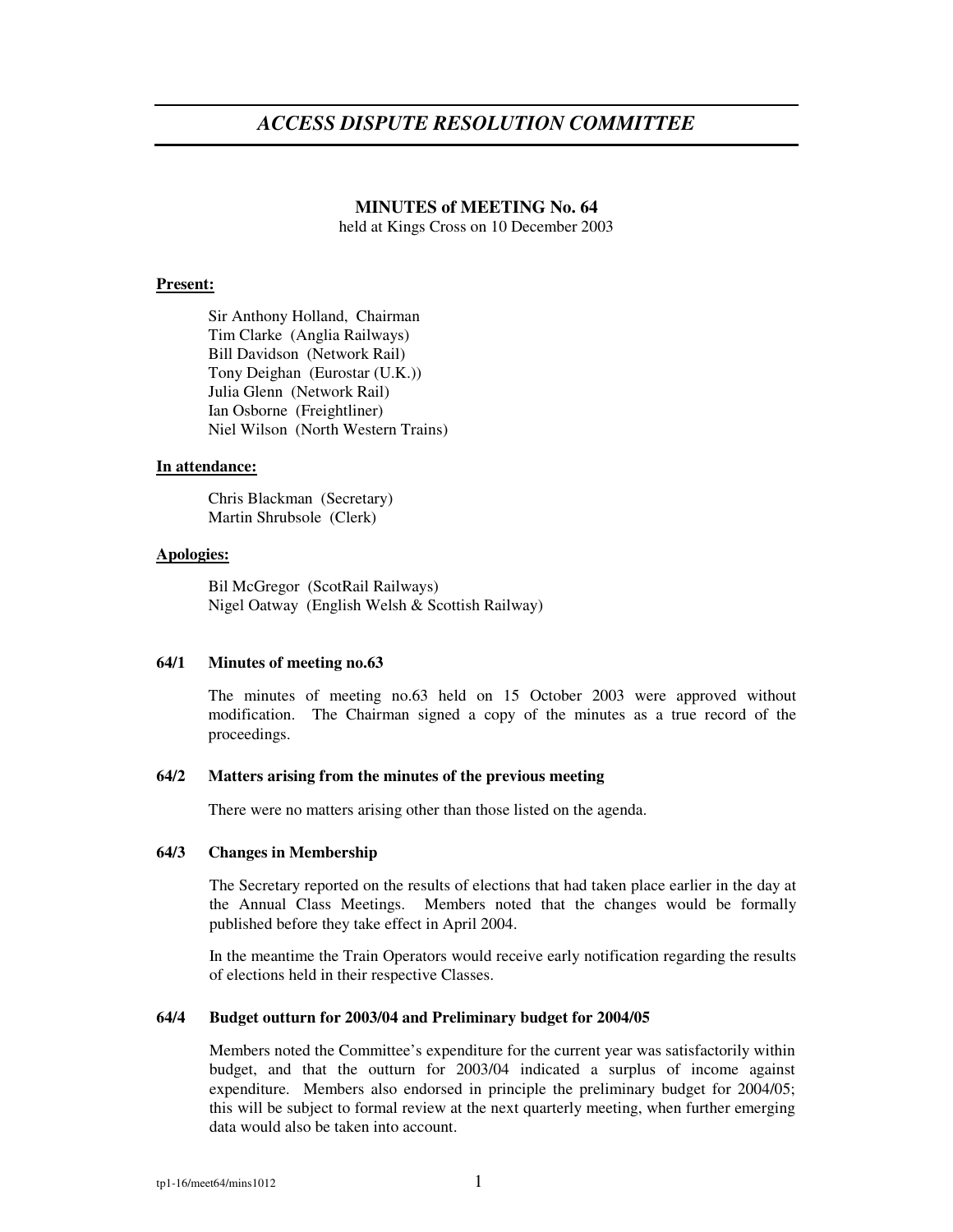# **64/5 Dispute Resolution – the impact of Model Clauses**

Members noted the paper prepared by the Clerk. Whilst it was noted that the adoption of Model Clauses should lead to a reduction in the matters of substance being referred to the Committee, Members considered that there could be an increase in workload arising in the aftermath of the introduction of the proposed Part L of the Access Conditions during 2004. Due account should be taken of these factors when finalising the budget for 2004/05.

Action: Committee Secretary

#### **64/6 Outstanding Appeals referred to the Rail Regulator**

Members noted that the full decision of the Rail Regulator, in his consideration of an appeal against the Network and Vehicle Change Committee's determination NV33, was still awaited.

# **64/7 Outstanding approval by the Regulator of Proposals for Change to the Access Dispute Resolution Rules**

Members noted that the Rail Regulator had not yet approved the Changes to the Access Dispute Resolution Rules, which had been sent to him in early February 2003. The Secretary has a meeting arranged to discuss this issue with the Regulator's representatives on 17 December.

#### **64/8 Update on References**

The parties to reference AD31, Great Eastern Railway, Anglia Railways and Network Rail, are seeking guidance from the Delay Attribution Board.

## **64/9 Dates for meetings in 2004**

The Committee agreed a programme of dates for quarterly meetings in 2004 as follows: Thursday 11 March Wednesday 9 June Wednesday 15 September Wednesday 8 December

The Committee then agreed a programme of dates 'ear-marked' for hearings in 2004 as follows:

| Wednesday 21 January   | Wednesday 11 February |
|------------------------|-----------------------|
| Wednesday 17 March     | Wednesday 21 April    |
| Wednesday 19 May       | Wednesday 16 June     |
| Wednesday 14 July      | Wednesday 18 August   |
| Wednesday 29 September | Wednesday 13 October  |
| Wednesday 10 November  | Tuesday 14 December   |

# **64/10 Renewal of contracts**

The Committee agreed that it would roll forward its contracts with the Chairman, and Vice-Chairman for a further two-year period.

The Chairman advised the Committee that he wished to reappoint the Clerk. The Committee agreed that it would roll forward its contract with the Clerk for a further twoyear period.